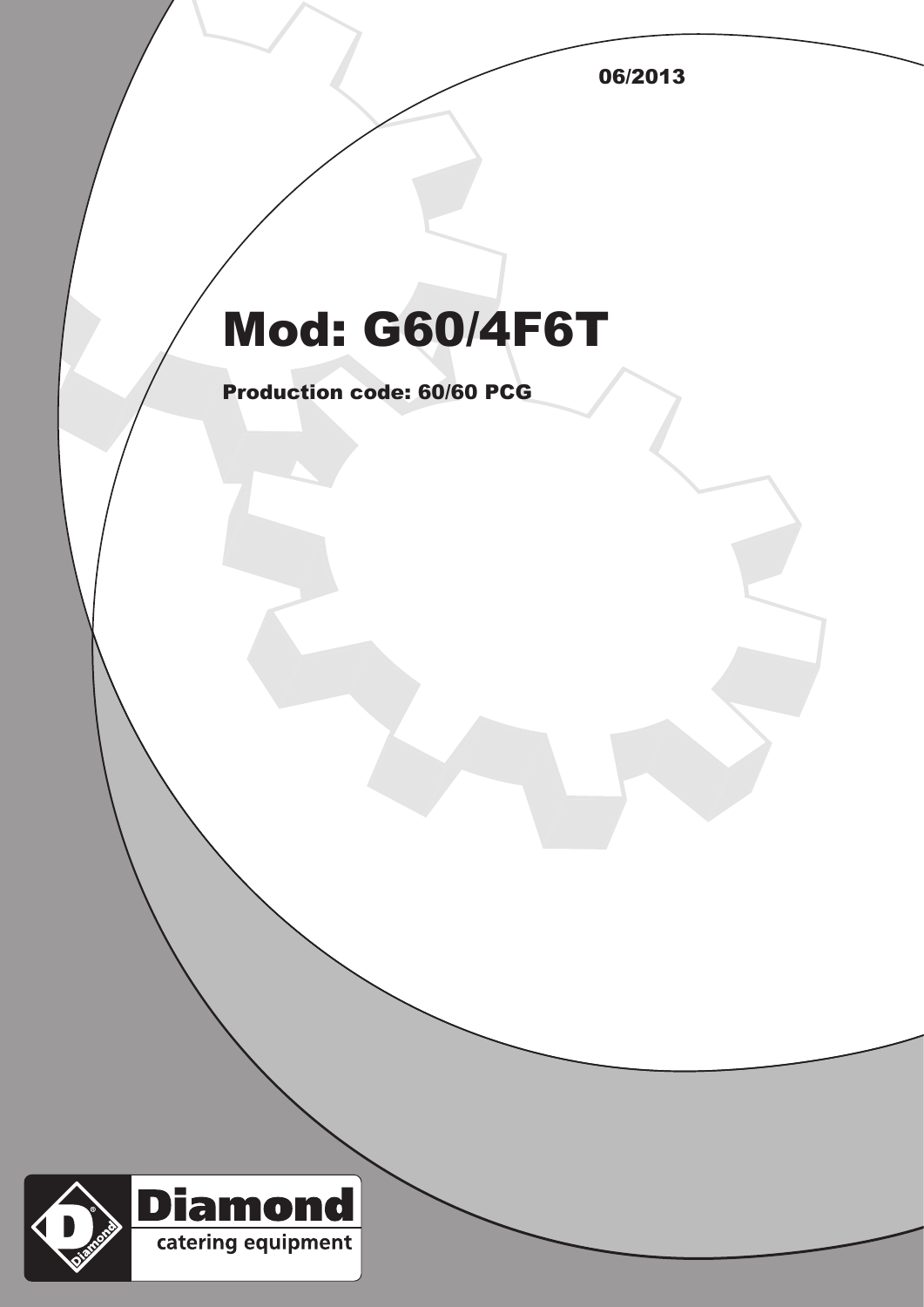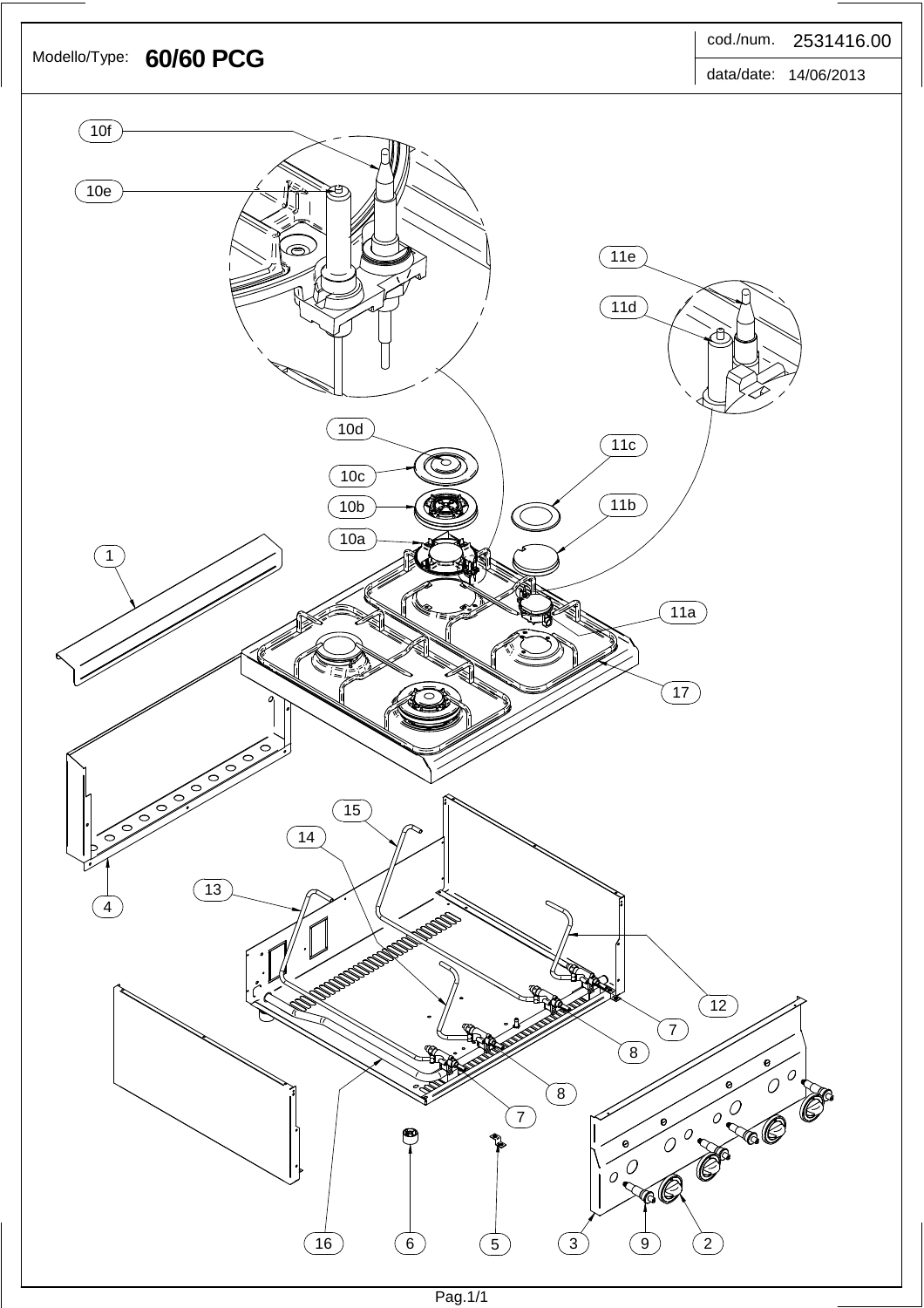| <b>Modello</b>      |                              |                                             |                                     | cod. / num.              | 2531417.00                                       |              |
|---------------------|------------------------------|---------------------------------------------|-------------------------------------|--------------------------|--------------------------------------------------|--------------|
| Type:               |                              | 60/60 PCG                                   |                                     | data / date:             | 17/06/2013                                       |              |
| POS.<br><b>ITEM</b> | <b>CODICE</b><br><b>CODE</b> | <b>DESCRIZIONE</b>                          | <b>DESCRIPTION</b>                  | <b>DENOMINATION</b>      | <b>BENENNUNG</b>                                 | NOTE / NOTES |
| $\mathbf{1}$        | 611.724.00                   | <b>ALZATINA</b>                             | <b>UPSTAND</b>                      | <b>DOSSERET</b>          | AUFKANTUNG                                       |              |
| $\overline{2}$      | 612.046.00                   | <b>MANOPOLA</b>                             | <b>KNOB</b>                         | <b>BOUTON</b>            | <b>DREHKNOPF</b>                                 |              |
| 3                   | 256.080.00                   | CRUSCOTTO                                   | <b>CONTROL PANEL</b>                | <b>BANDEAU</b>           | <b>BEDIENBLENDE</b>                              |              |
| 4                   | 621.752.00                   | PANNELLO POSTERIORE                         | <b>BACK PANEL</b>                   | PANNEAU POSTERIEUR       | <b>HINTERBRETT</b>                               |              |
| 5                   | 256.002.00                   | STAFFA FISSAGGIO CRUSCOTTO                  | <b>CONTROL PANEL FIXING BRACKET</b> | EQUERRE FIXATION BANDEAU | <b>BEFESTIGUNGSWINKEL</b><br><b>BEDIENBLENDE</b> |              |
| 6                   | 651.001.00                   | PIEDINO                                     | <b>FOOT</b>                         | PIED                     | <b>STELLFUSS</b>                                 |              |
| $\overline{7}$      | 671.076.00                   | RUBINETTO GAS                               | <b>GAS TAP</b>                      | ROBINET GAZ              | <b>GASHAHN</b>                                   |              |
| 8                   | 671.077.00                   | RUBINETTO GAS BRUCIATORE 3<br><b>CORONE</b> | TRIPLE CROWN BURNER GAS TAP         | ROBINET GAZ 3 COURONNES  | <b>GASHAHN 3 KRONEN</b>                          |              |
| 9                   | 672.006.00                   | <b>ACCENDITORE PIEZO</b>                    | PIEZO LIGHTER                       | ALLUMEUR PIEZO           | PIEZOZÜNDER                                      |              |
| 10                  | 672.105.00                   | BRUCIATORE 3 CORONE                         | TRIPLE CROWN BURNER                 | BRULEUR A 3 COURONNES    | BRENNER MIT 3 KRONEN                             |              |
| 10a                 | 672.106.00                   | CORPO BRUCIATORE                            | <b>BURNER BODY</b>                  | <b>CORPS BRULEUR</b>     | <b>BRENNER KÖRPER</b>                            |              |
| 10 <sub>b</sub>     | 672.107.00                   | SPARTIFIAMMA                                | <b>FLAMESPREADER</b>                | CHAPEAU BRULEUR          | <b>FLAMMENTEILER</b>                             |              |
| 10 <sub>c</sub>     | 672.108.00                   | COPERCHIO                                   | LID                                 | COUVERCLE                | <b>DECKEL</b>                                    |              |
| 10d                 | 672.109.00                   | COPERCHIO                                   | <b>LID</b>                          | <b>COUVERCLE</b>         | <b>DECKEL</b>                                    |              |
| 10 <sub>e</sub>     | 256.003.00                   | CANDELA ACCENSIONE                          | IGNITION ELECTRODE                  | <b>BOUGIE D'ALLUMAGE</b> | KERZE SCHNELLBRENNER                             |              |
| 10f                 | 256.004.00                   | TERMOCOPPIA                                 | <b>THERMOCOUPLE</b>                 | THERMOCOUPLE             | THERMOELEMENT                                    |              |
| 11                  | 672.110.00                   | <b>BRUCIATORE</b>                           | <b>BURNER</b>                       | <b>BRULEUR</b>           | <b>BRENNER</b>                                   |              |
| 11a                 | 672.111.00                   | <b>CORPO BRUCIATORE</b>                     | <b>BURNER BODY</b>                  | CORPS BRULEUR            | <b>BRENNER KÖRPER</b>                            |              |
| 11b                 | 672.112.00                   | SPARTIFIAMMA                                | <b>FLAMESPREADER</b>                | CHAPEAU BRULEUR          | <b>FLAMMENTEILER</b>                             |              |
| 11c                 | 672.113.00                   | <b>COPERCHIO</b>                            | <b>LID</b>                          | COUVERCLE                | <b>DECKEL</b>                                    |              |